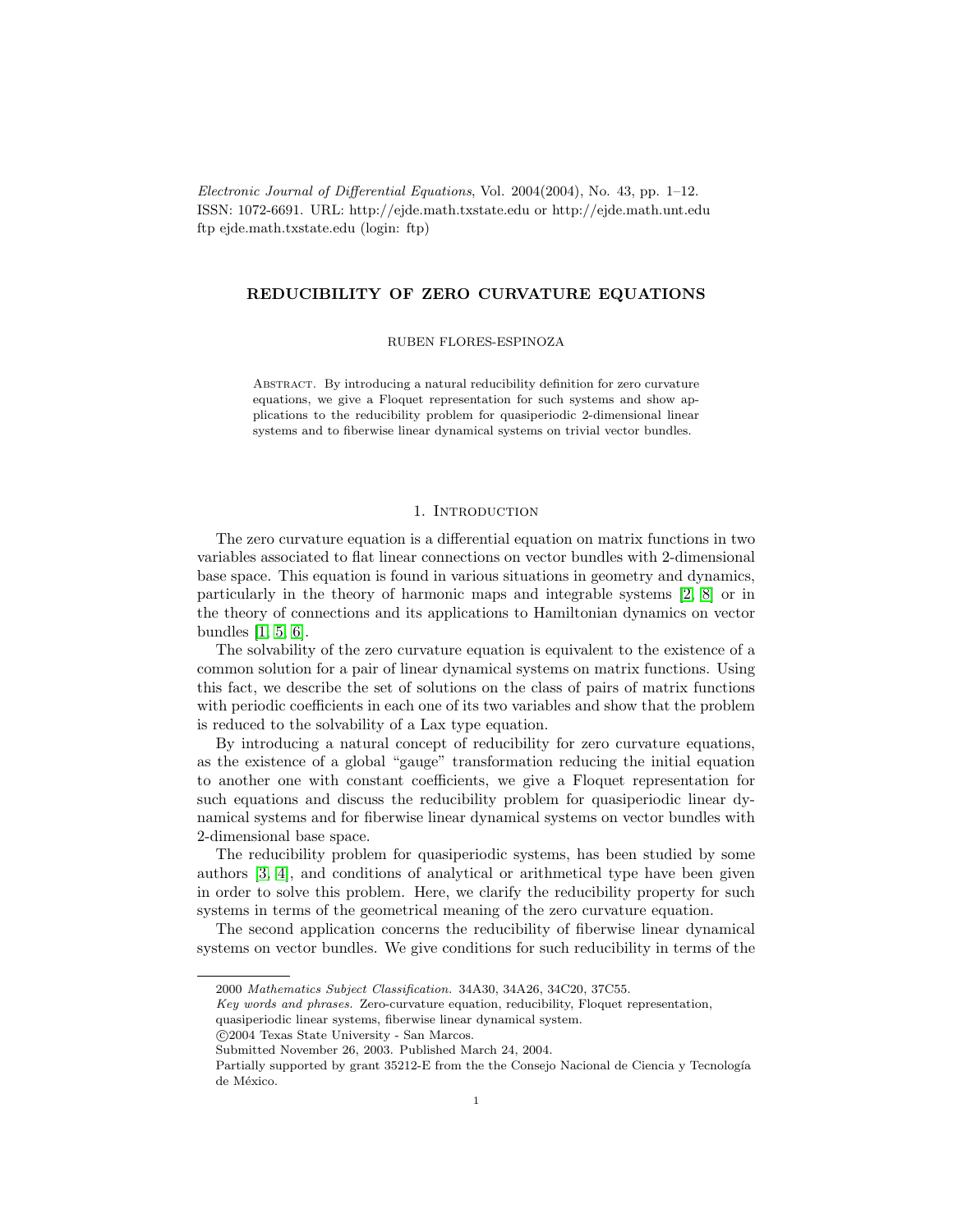solvability of zero curvature type equations and explain the kind of obstructions that can be found.

### 2. The zero curvature equation

We start with the following definition.

**Definition 2.1.** A pair  $(\Theta_1, \Theta_2)$  of  $n \times n$  smooth complex matrix functions in variables  $(s,t) \in \mathbb{R}^2$ , is called a **compatible pair** if there exists a  $n \times n$  smooth complex matrix function  $G(s, t)$  satisfying simultaneously the matrix linear systems

<span id="page-1-0"></span>
$$
\frac{\partial G}{\partial s}(s,t) = \Theta_1(s,t)G(s,t),\tag{2.1}
$$

<span id="page-1-1"></span>
$$
\frac{\partial G}{\partial t}(s,t) = \Theta_2(s,t)G(s,t)
$$
\n(2.2)

with initial condition  $G(0, 0) = I$ .

Note that any pair  $(K_1, K_2)$  of constant commuting matrices is a compatible pair. The common solution  $G$  in  $(2.1-2.2)$  $(2.1-2.2)$  takes the form

$$
G(s,t) = \exp(K_1s + K_2t).
$$

If  $(\Theta_1, \Theta_2)$  is a compatible pair, the property of second mixed derivatives

<span id="page-1-2"></span>
$$
\frac{\partial^2 G}{\partial t \partial s} = \frac{\partial^2 G}{\partial s \partial t},
$$

and expressions [\(2.1-](#page-1-0)[2.2\)](#page-1-1) imply

$$
\frac{\partial \Theta_1}{\partial t} - \frac{\partial \Theta_2}{\partial s} + [\Theta_1, \Theta_2] = 0.
$$
 (2.3)

Equation  $(2.3)$  is called the zero curvature equation.

Conversely, we have the following proposition.

**Proposition 2.2.** If the pair  $(\Theta_1, \Theta_2)$  satisfy the zero curvature equation, then  $(\Theta_1, \Theta_2)$  is a compatible pair.

*Proof.* Let be  $F^1(s,t)$  and  $F^2(s,t)$  the matrix functions satisfying

$$
\frac{\partial F^1}{\partial s}(s,t) = \Theta_1(s,t)F^1(s,t), \quad F^1(0,t) = I \quad \text{for } t \in \mathbb{R}
$$
\n(2.4)

$$
\frac{\partial F^2}{\partial t}(s,t) = \Theta_2(s,t)F^2(s,t), \quad F^2(s,0) = I \quad \text{for } s \in \mathbb{R}
$$
\n(2.5)

and consider the smooth  $n \times n$  matrix function

<span id="page-1-3"></span>
$$
G(s,t) = F1(s,t)F2(0,t)
$$

From the definition of G we verify directly that G satisfies  $(2.1)$ . To prove that G also satisfies [\(2.2\)](#page-1-1), consider the matrix function

<span id="page-1-4"></span>
$$
H = \frac{\partial G}{\partial t} - \Theta_2 G
$$

and verify that  $H$  satisfies the linear system  $(2.1)$ 

$$
\frac{\partial H}{\partial s} - \Theta_1 H = 0.
$$

Since  $H(0,t) = \left(\frac{\partial}{\partial t}G\right)(0,t) - \Theta_2(0,t)G(0,t) = \left(\frac{\partial}{\partial t}F^2\right)(0,t) - \Theta_2(0,t)F^2(0,t) = 0,$ by uniqueness  $H(s, t) = 0$  for all s, and then G satisfies [\(2.2\)](#page-1-1).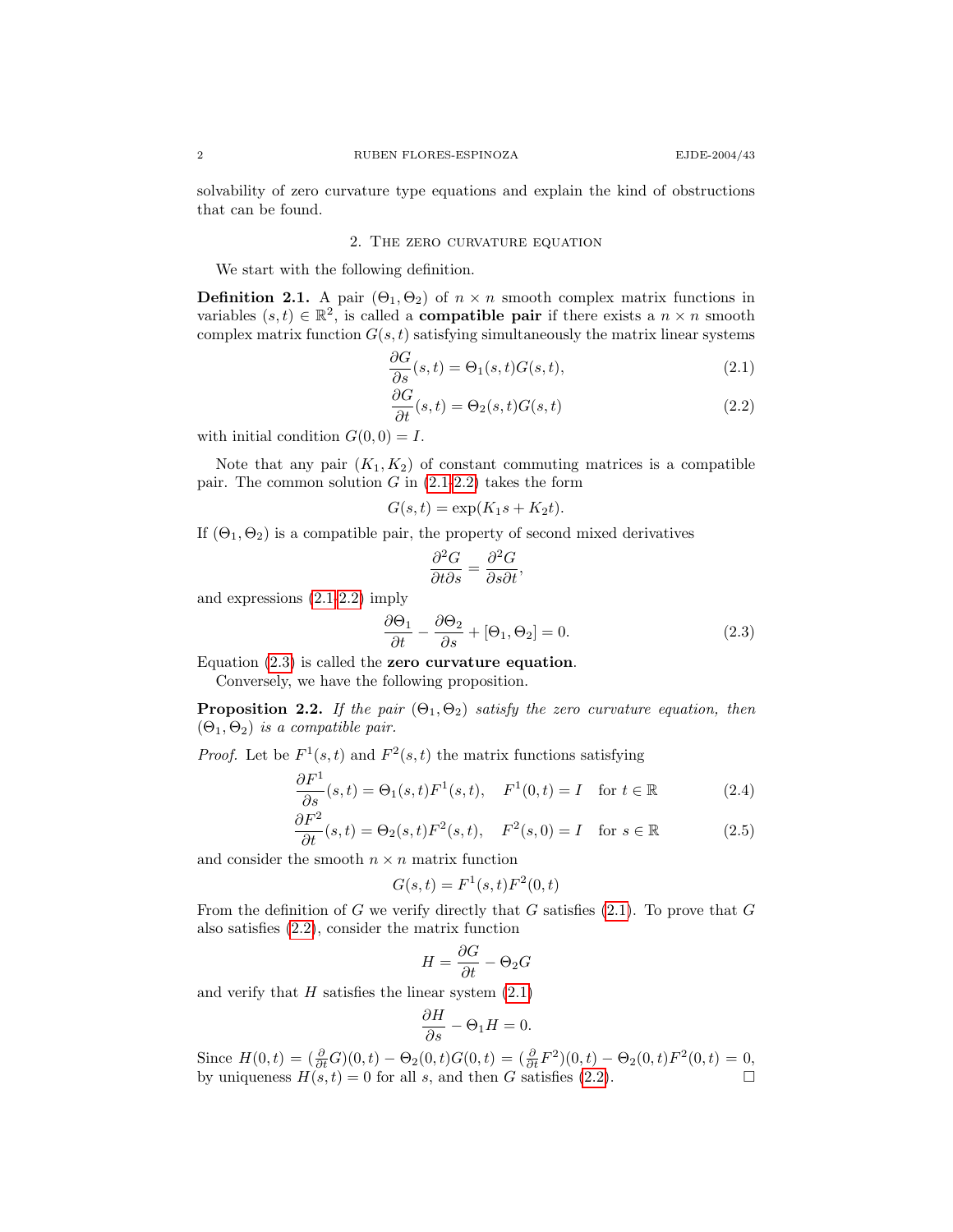has the representations

Remark 2.3. From the previous proposition, we see that the common solution G

<span id="page-2-1"></span>
$$
G(s,t) = F1(s,t)F2(0,t) = F2(s,t)F1(s,0)
$$
\n(2.6)

The geometrical meaning of the zero curvature equation is shown through the following remarks.

<span id="page-2-3"></span>**Remark 2.4.** The compatibility of the pair  $(\Theta_1, \Theta_2)$  is equivalent to the commutativity of the vector fields on  $\mathbb{R}^2 \times \mathbb{C}^n$ 

$$
X_1 = \frac{\partial}{\partial s} + \Theta_1 x \frac{\partial}{\partial x}, \quad X_2 = \frac{\partial}{\partial t} + \Theta_2 x \frac{\partial}{\partial x}
$$

**Remark 2.5.** On the trivial vector bundle  $E = \mathbb{R}^2 \times \mathbb{C}^n \to \mathbb{R}^2$ , every matrix pair  $(\Theta_1, \Theta_2)$  define a linear connection  $\Gamma$  on E with connection matrix 1-form

$$
\Omega = -(\Theta_1 ds + \Theta_2 dt).
$$

In terms of the linear connection Γ, the compatibility of the pair  $(\Theta_1, \Theta_2)$  means that its curvature matrix 2-form vanishes

$$
Curv\,\Omega \equiv d\Omega + \Omega \wedge \Omega = 0
$$

Here, we use the matrix notation  $(\Omega \wedge \Omega)_{ij} = \Omega_{is} \wedge \Omega_{sj}$  Moreover, the common solution  $G$  of  $(2.1)$  and  $(2.2)$  satisfies equation

$$
dG + \Omega G = 0.
$$

For more information on linear connections on vector bundles see [\[7\]](#page-11-7).

Taking into account the equivalence between the compatibility of a matrix pair  $(\Theta_1, \Theta_2)$  and the solvability of the zero curvature equation, we have a full description of the solutions of [\(2.3\)](#page-1-2) in the following terms.

**Proposition 2.6.** The pair  $(\Theta_1, \Theta_2)$  is a solution of the zero curvature equation [\(2.3\)](#page-1-2), if and only if

<span id="page-2-0"></span>
$$
\Theta_1(s,t) = \left(\frac{\partial F^2}{\partial s}(s,t) + F^2(s,t)L(s)\right)(F^2(s,t))^{-1}
$$
\n(2.7)

where  $L(s)$  is some  $n \times n$  smooth complex matrix function and  $F^2(s,t)$  satisfies  $\left(\frac{\partial}{\partial t}F^2\right)(s,t) = \Theta_2(s,t)F^2(s,t)$  with  $F^2(s,0) = I$  for each  $s \in \mathbb{R}$ .

*Proof.* If  $(\Theta_1, \Theta_2)$  is a compatible pair, the matrix function  $\Theta_1$  satisfies the equation

$$
\frac{\partial \Theta_1}{\partial t} = [\Theta_1, \Theta_2] + \frac{\partial \Theta_2}{\partial s}.
$$

Solving this equation for  $\Theta_1$ , we have that  $\Theta_1 = \Theta^{\text{part}} + \Theta^{\text{hom}}$  where:  $\Theta^{\text{part}}(s,t) = \frac{\partial}{\partial s} F^2(s,t) (F^2(s,t))^{-1}$  and  $\Theta^{\text{hom}}(s,t) = F^2(s,t)L(s) (F^2(s,t))^{-1}$  for some matrix function  $L(s)$ .

<span id="page-2-2"></span>Consider now, the class of matrix pairs with periodic entries in the variables s and t

$$
\Theta_i(s,t) = \Theta_i(s + 2\pi, t) = \Theta_i(s, t + 2\pi), \quad i = 1, 2. \tag{2.8}
$$

In this class, the solvability of [\(2.3\)](#page-1-2) is reduced to the solvability of a Lax equation, in the following terms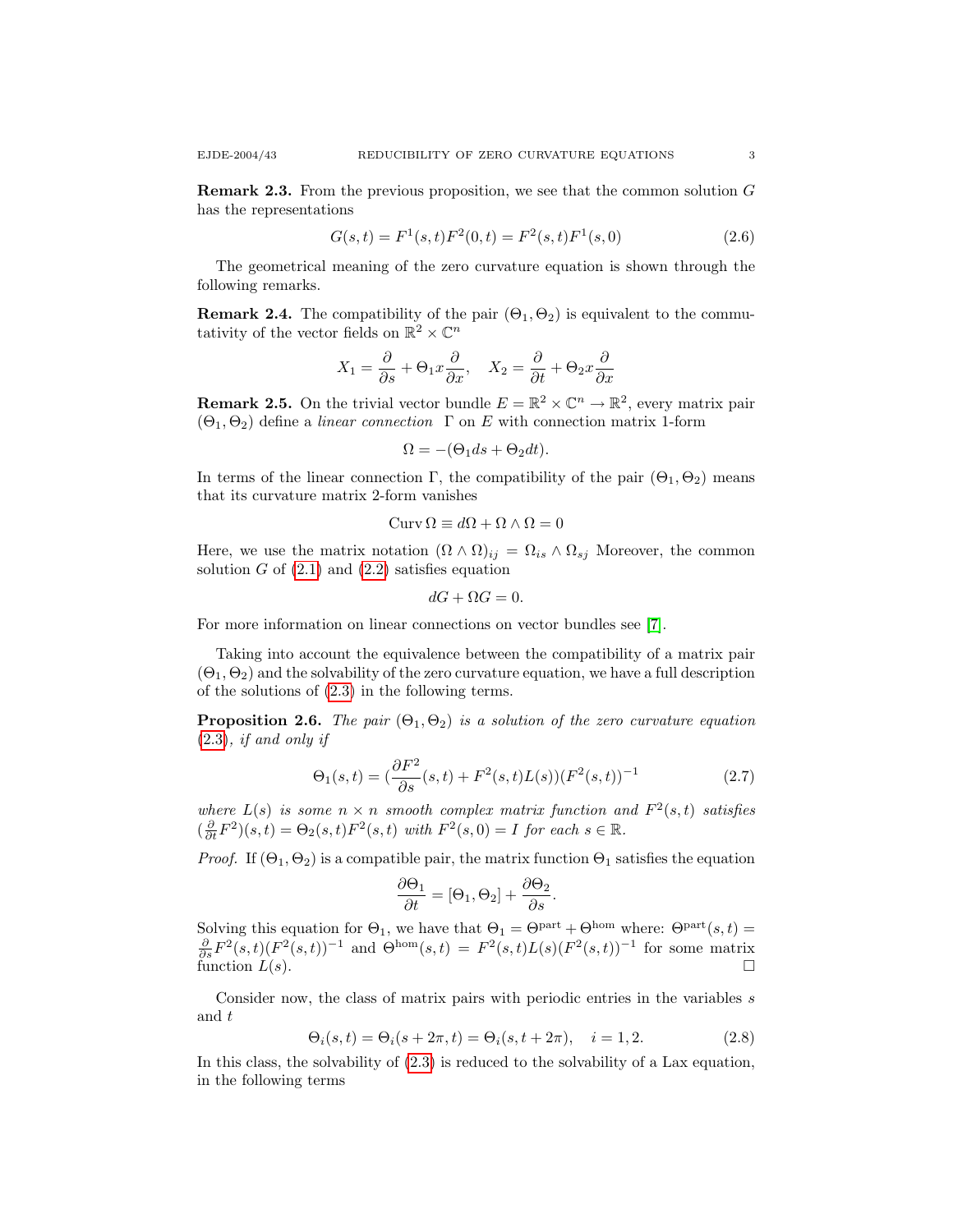**Proposition 2.7.** Let be  $\Theta_2(s,t)$  a  $n \times n$  smooth matrix function satisfying the periodicity conditions

$$
\Theta_2(s + 2\pi, t) = \Theta_2(s, t + 2\pi) = \Theta_2(s, t)
$$

and denote by  $m_2(s)$  the monodromy matrix corresponding to the linear periodic system on  $\mathbb{R}^n$ 

$$
\frac{dx}{dt} = \Theta_2(s, t)x
$$

Then, the pair  $(\Theta_1, \Theta_2)$  with  $\Theta_1$  as in [\(2.7\)](#page-2-0), is a solution of [\(2.3\)](#page-1-2) with periodic entries if and only if there exists a  $n \times n$  smooth matrix function  $L(s)$  satisfying,

$$
L(s) = L(s + 2\pi) \tag{2.9}
$$

<span id="page-3-0"></span>
$$
\frac{dm_2}{ds} = [L(s), m_2].
$$
\n(2.10)

Remark 2.8. Condition [\(2.10\)](#page-3-0) implies the invariance of the spectrum of the monodromy matrix  $m_2(s)$ .

## 3. Reducibility

Let be  $R(s, t)$  a  $n \times n$  non singular complex matrix function with  $R(0, 0) = I$ and  $G$  the common solution to the equations  $(2.1)-(2.2)$  $(2.1)-(2.2)$ . Then the matrix function

<span id="page-3-1"></span>
$$
Y(s,t) = R(s,t)G(s,t)
$$

is a simultaneous solution of

$$
\frac{\partial Y}{\partial s} = \left(\frac{\partial R}{\partial s} + R\Theta_1\right)R^{-1}Y\tag{3.1}
$$

$$
\frac{\partial Y}{\partial t} = \left(\frac{\partial R}{\partial t} + R\Theta_2\right)R^{-1}Y\tag{3.2}
$$

with  $Y(0, 0) = I$ , and the pair

$$
((\frac{\partial R}{\partial s} + R\Theta_1)R^{-1}, (\frac{\partial R}{\partial t} + R\Theta_2)R^{-1})
$$
\n(3.3)

becomes a compatible pair.

**Remark 3.1.** In particular if we take  $R = G^{-1}$  the transformed system  $(3.1)$ – $(3.2)$ takes the form

<span id="page-3-2"></span>
$$
\frac{\partial Y}{\partial s} = 0
$$

$$
\frac{\partial Y}{\partial t} = 0
$$

and the solutions of the linear dynamical systems

$$
\frac{dx}{ds} = \Theta_1(s, t)x,
$$

$$
\frac{dx}{dt} = \Theta_2(s, t)x
$$

 $\mathbf{a}$ 

under the change of variable  $y = R(s, t)x$  are transformed respectively into the straight lines  $y(s) = x(0, t)$  and  $y(t) = x(s, 0)$ .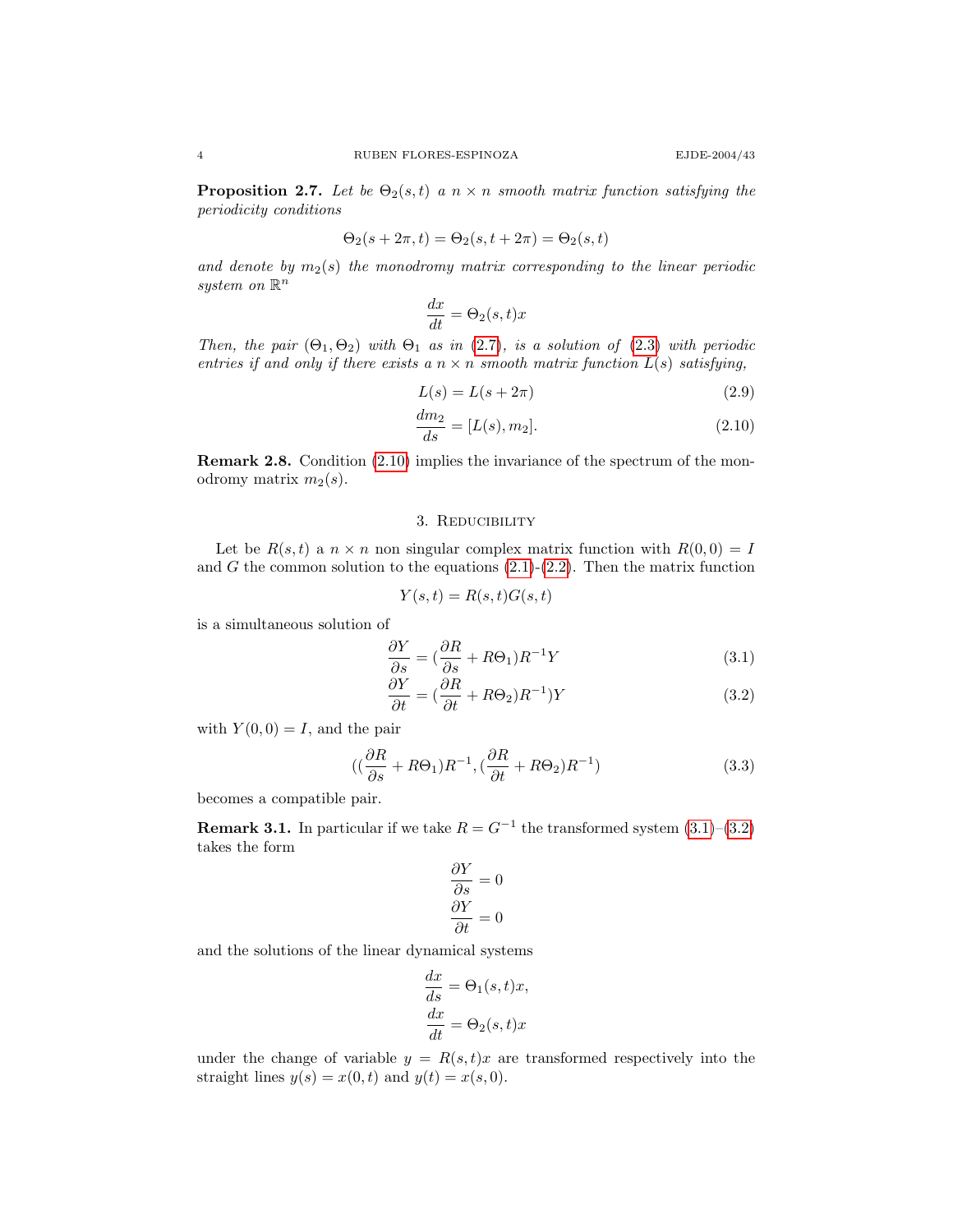**Definition 3.2.** Let  $\beta$  a given class of bounded complex functions on  $\mathbb{R}^2$ . A compatible complex matrix pair  $(\Theta_1, \Theta_2)$  is called B-reducible if there exists a  $n \times n$  smooth non singular complex matrix function  $R(s, t)$  with  $R(0, 0) = I$  such that  $R, R^{-1}$  and dR have entries belonging to B and satisfy

<span id="page-4-0"></span>
$$
\left(\frac{\partial R}{\partial s} + R\Theta_1\right)R^{-1} = K_1\tag{3.4}
$$

<span id="page-4-1"></span>
$$
\left(\frac{\partial R}{\partial t} + R\Theta_2\right)R^{-1} = K_2.
$$
\n(3.5)

where  $K_1, K_2$  are constant matrices. The matrix function  $R(s, t)$  is called the reducibility matrix function. If  $R$  is a real matrix, the pair is called real reducible.

If the pair  $(\Theta_1, \Theta_2)$  is reducible, then equations  $(3.4)$ – $(3.5)$  can be solved for the matrix function R,

$$
\frac{\partial R}{\partial s} = K_1 R - R\Theta_1
$$

$$
\frac{\partial R}{\partial t} = K_2 R - R\Theta_2
$$

obtaining the expressions

$$
R(s,t) = \exp(K_1s)n_1(t)(F^1(s,t))^{-1}
$$

and

$$
R(s,t) = \exp(K_2t)n_2(s)(F^2(s,t))^{-1}
$$

where  $n_1(t) = R(0, t)$  and  $n_2(s) = R(s, 0)$ . In terms of the common solution [\(2.6\)](#page-2-1), we have

$$
R(0,t) = n_1(t) = \exp(K_2 t) (F^2(0,t))^{-1}
$$

and  $R$  takes the form

$$
R(s,t) = \exp(K_2t + K_1s)G(s,t)^{-1}.
$$
\n(3.6)

**Proposition 3.3** (Floquet representation). A compatible pair  $(\Theta_1, \Theta_2)$  is  $\beta$ reducible, if and only if the common matrix solution  $G(s,t)$  of [\(2.1-](#page-1-0)[2.2\)](#page-1-1), has the form

$$
G(s,t) = R^{-1}(s,t) \exp(K_1s + K_2t)
$$
\n(3.7)

with R,  $R^{-1}$  and dR with coefficients in B and  $K_1, K_2$  commuting constant matrices.

Now, let us consider the reducibility problem in the class of matrix functions pairs with periodic entrees in both variables  $(s, t)$  as in  $(2.8)$ . Here, the reducibility matrix  $R$  must satisfy the conditions

$$
R(s + 2\pi, t) = R(s, t + 2\pi) = R(s, t).
$$

In this case, any compatible periodic matrix pair can always be reduced to a constant pair system. To show that, take  $F^1(s,t)$  and  $F^2(s,t)$  as in [\(2.4\)](#page-1-3) and [\(2.5\)](#page-1-4) and define the reducibility matrix function with the expression

$$
R(s,t) = \exp(K_1s + K_2t)G^{-1}(s,t)
$$

with  $K_1 = \frac{1}{2\pi} \ln F^1(2\pi, 0), K_2 = \frac{1}{2\pi} \ln F^2(0, 2\pi).$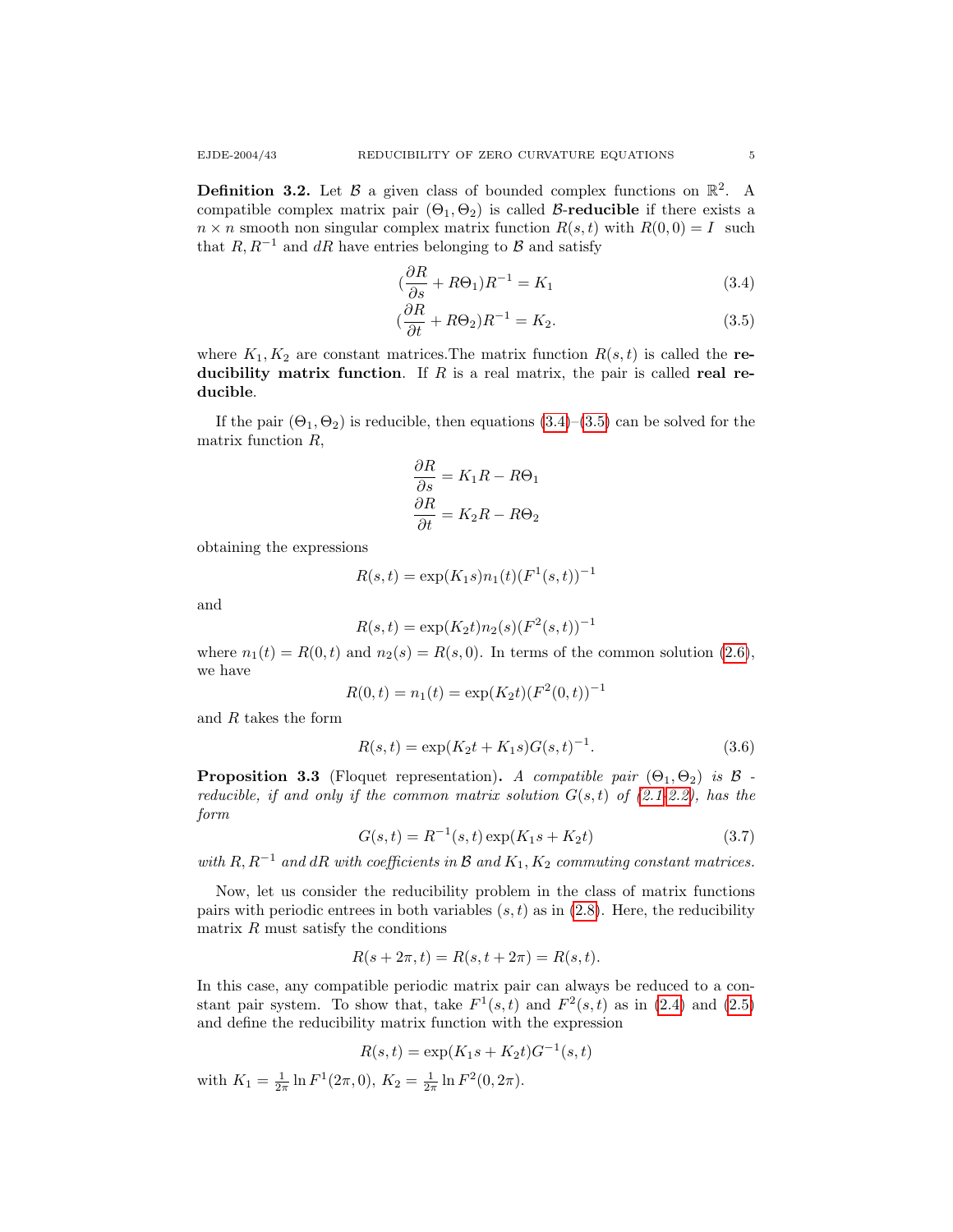If the matrix functions  $F^1(2\pi, 0)$  and  $F^2(0, 2\pi)$  do not possess a real logarithm, we can take the square  $(F^1(2\pi, 0))^2$  and  $(F^2(0, 2\pi))^2$  and define

$$
K_1 = \frac{1}{4\pi} \ln(F^1(2\pi, 0))^2,
$$
  
\n
$$
K_2 = \frac{1}{4\pi} \ln(F^1(2\pi, 0))^2.
$$

In this case the matrix function  $R(s,t) = \exp(sK_1 + tK_2)G(s,t)^{-1}$  satisfies the conditions

$$
R(s + 4\pi, t) = R(s, t + 4\pi) = R(s, t)
$$

<span id="page-5-1"></span>and we have real-reducibility but relative to a bigger class of functions.

**Proposition 3.4.** Any compatible pair of matrix functions  $(\Theta_1, \Theta_2)$  satisfying [\(2.8\)](#page-2-2) is reducible in the same class.

Remark 3.5. In geometric terms, we can say that for any flat linear connection on the trivial vector bundle  $\mathbb{T}^2 \times \mathbb{R}^n \to \mathbb{T}^2$  with base space the 2-torus  $\mathbb{T}^2$ , its connection matrix 1-form  $\Omega = -\Theta_1 ds - \Theta_2 dt$ , can be transformed under a "gauge" transformation into a global constant matrix 1-form.

3.1. Reducibility of quasiperiodic linear systems. As an application of the reducibility criterion on the class of periodic matrix pairs, we consider now the reducibility problem for quasiperiodic linear systems.

We recall that a quasiperiodic linear system is by definition a time dependent linear system of the form

<span id="page-5-0"></span>
$$
\frac{dx}{dt} = V(\alpha_1(t), \alpha_2(t))x,\tag{3.8}
$$

where  $V(\alpha_1, \alpha_2)$  is a  $n \times n$  real matrix function satisfying

 $V(\alpha_1 + 2\pi, \alpha_2) = V(\alpha_1, \alpha_2 + 2\pi) = V(\alpha_1 + 2\pi, \alpha_2 + 2\pi),$ 

with  $\alpha(t) = (\alpha_1(t), \alpha_2(t))$  and  $\alpha_1(t) = \omega_1 t + \alpha_1^0$ ,  $\alpha_2(t) = \omega_2 t + \alpha_2^0$  for  $(\alpha_1^0, \alpha_2^0) \in \mathbb{R}^2$ . The vector  $(\omega_1, \omega_2)$  is called the *frequency vector*.

System [\(3.8\)](#page-5-0) is called *non-resonant* if  $k_1\omega_1 + k_2\omega_2 = 0$  with  $k_1, k_2 \in \mathbb{Z}$  implies  $k_1 = k_2 = 0$ . On the contrary, the system is called *resonant*.

For each value of the initial vector  $(\alpha_1^0, \alpha_2^0)$  the quasiperiodic system [\(3.8\)](#page-5-0) is a time dependent linear dynamical system. This system is periodic if and only if the system is resonant.

Definition 3.6. The quasiperiodic system [\(3.8\)](#page-5-0) is called reducible if there exists a non singular complex matrix function  $R(\alpha_1, \alpha_2)$  satisfying

$$
R(\alpha_1 + 2\pi, \alpha_2) = R(\alpha_1, \alpha_2 + 2\pi) = R(\alpha_1, \alpha_2)
$$
\n(3.9)

and for all  $(\alpha_1^0, \alpha_2^0)$ , the time dependent change of coordinates

$$
y = R(\omega_1 t + \alpha_1^0, \omega_2 t + \alpha_2^0)x,
$$

transforms system [\(3.8\)](#page-5-0) into a system of the form

$$
\frac{dy}{dt} = By \tag{3.10}
$$

with  $B$  a constant matrix.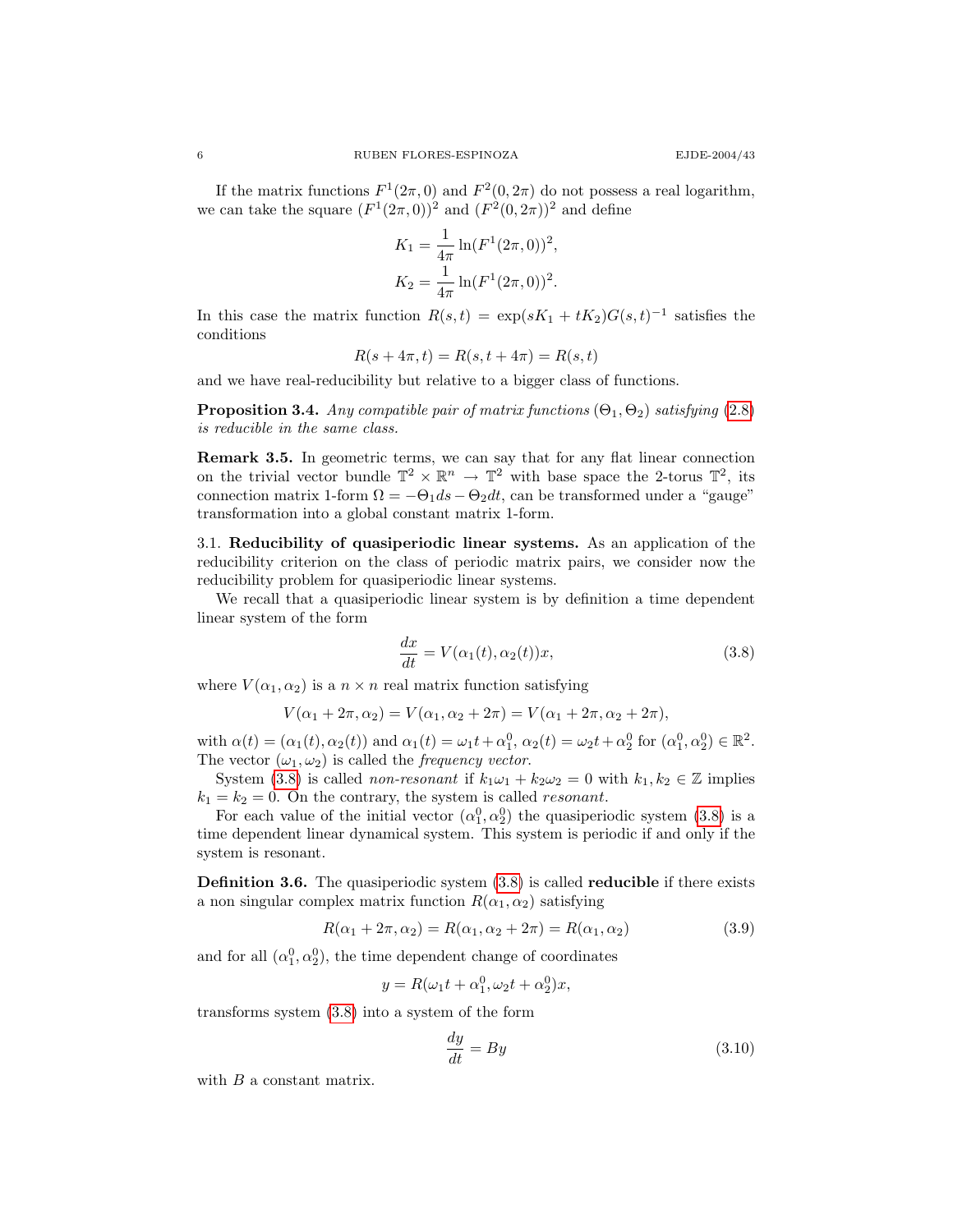According to the previous definition, the reducibility of the quasiperiodic system

implies the simultaneous reducibility of a family of time dependent linear systems into a single linear system with constant coefficients.

To discuss the reducibility of [\(3.8\)](#page-5-0), we introduce the autonomous system on  $\mathbb{R}^2 \times \mathbb{R}^n$ 

<span id="page-6-0"></span>
$$
\frac{d\alpha_1}{dt} = \omega_1
$$

$$
\frac{d\alpha_2}{dt} = \omega_2
$$

$$
\frac{dx}{dt} = V(\alpha_1, \alpha_2)x
$$

with associated vector field X on  $\mathbb{R}^2 \times \mathbb{R}^n$  given by

$$
X = \omega_1 \frac{\partial}{\partial \alpha_1} + \omega_2 \frac{\partial}{\partial \alpha_2} + V(\alpha_1, \alpha_2) x \frac{\partial}{\partial x}
$$
 (3.11)

We call the vector field  $X$  a *quasiperiodic vector field*.

If the quasiperiodic system [\(3.8\)](#page-5-0) is non-resonant we will say that vector field  $X$  is non-resonant. Analogously, if the quasiperiodic system is resonant the corresponding quasiperiodic vector field is called resonant.

The following lemma will be useful in the proof of our main theorem about reducibility for quasiperiodic linear systems.

**Lemma 3.7.** Assume that quasiperiodic vector field [\(3.11\)](#page-6-0) is the sum  $X = Y + Z$ of two commuting resonant quasiperiodic vector fields  $Y$ ,  $Z$  having independent frequency vectors  $(\mu_1, \mu_2)$  and  $(\rho_1, \rho_2)$ ,

$$
Y = \rho_1 \frac{\partial}{\partial \alpha_1} + \rho_2 \frac{\partial}{\partial \alpha_2} + A(\alpha_1, \alpha_2) x \frac{\partial}{\partial x},
$$
  

$$
Z = \mu_1 \frac{\partial}{\partial \alpha_1} + \mu_2 \frac{\partial}{\partial \alpha_2} + B(\alpha_1, \alpha_2) x \frac{\partial}{\partial x}.
$$

Then, there exists two resonant and commuting vector fields  $\overline{X}$  and  $\overline{Y}$  of the form

$$
\overline{X} = \omega_1 \frac{\partial}{\partial \alpha_1} + W^1(\alpha_1, \alpha_2) x \frac{\partial}{\partial x},
$$
  

$$
\overline{Y} = \omega_2 \frac{\partial}{\partial \alpha_2} + W^2(\alpha_1, \alpha_2) x \frac{\partial}{\partial x},
$$

such that  $X = \overline{X} + \overline{Y}$  and  $[\overline{X}, \overline{Y}] = 0$ .

*Proof.* Let be  $\Delta = \rho_1 \mu_2 - \mu_1 \rho_2$ . By assumption  $\Delta \neq 0$ . Taking  $\omega_1 = \mu_1 + \rho_1$ ,  $\omega_2 = \mu_2 + \rho_2$  and  $W^1 = uA + vB$  and  $W^2 = qA + rB$  with  $u = \frac{\omega_1 \mu_2}{\Delta}$ ,  $v = \frac{-\omega_1 \rho_2}{\Delta}$ ,  $q = \frac{-\omega_2 \mu_1}{\Delta}$  and  $r = \frac{\omega_2 \rho_1}{\Delta}$ , we obtain the expressions of  $W^1, W^2$  with the required properties.  $\Box$ 

Now, suppose the quasiperiodic vector field  $X$  can be represented in the form

$$
X = \omega_1 \frac{\partial}{\partial \alpha_1} + \omega_2 \frac{\partial}{\partial \alpha_2} + (W^1(\alpha_1, \alpha_2) + W^2(\alpha_1, \alpha_2))x \frac{\partial}{\partial x}
$$

where the resonant vector fields

$$
\omega_1 \frac{\partial}{\partial \alpha_1} + W^1(\alpha_1, \alpha_2) x \frac{\partial}{\partial x}
$$
 and  $\omega_2 \frac{\partial}{\partial \alpha_2} + W^2(\alpha_1, \alpha_2) x \frac{\partial}{\partial x}$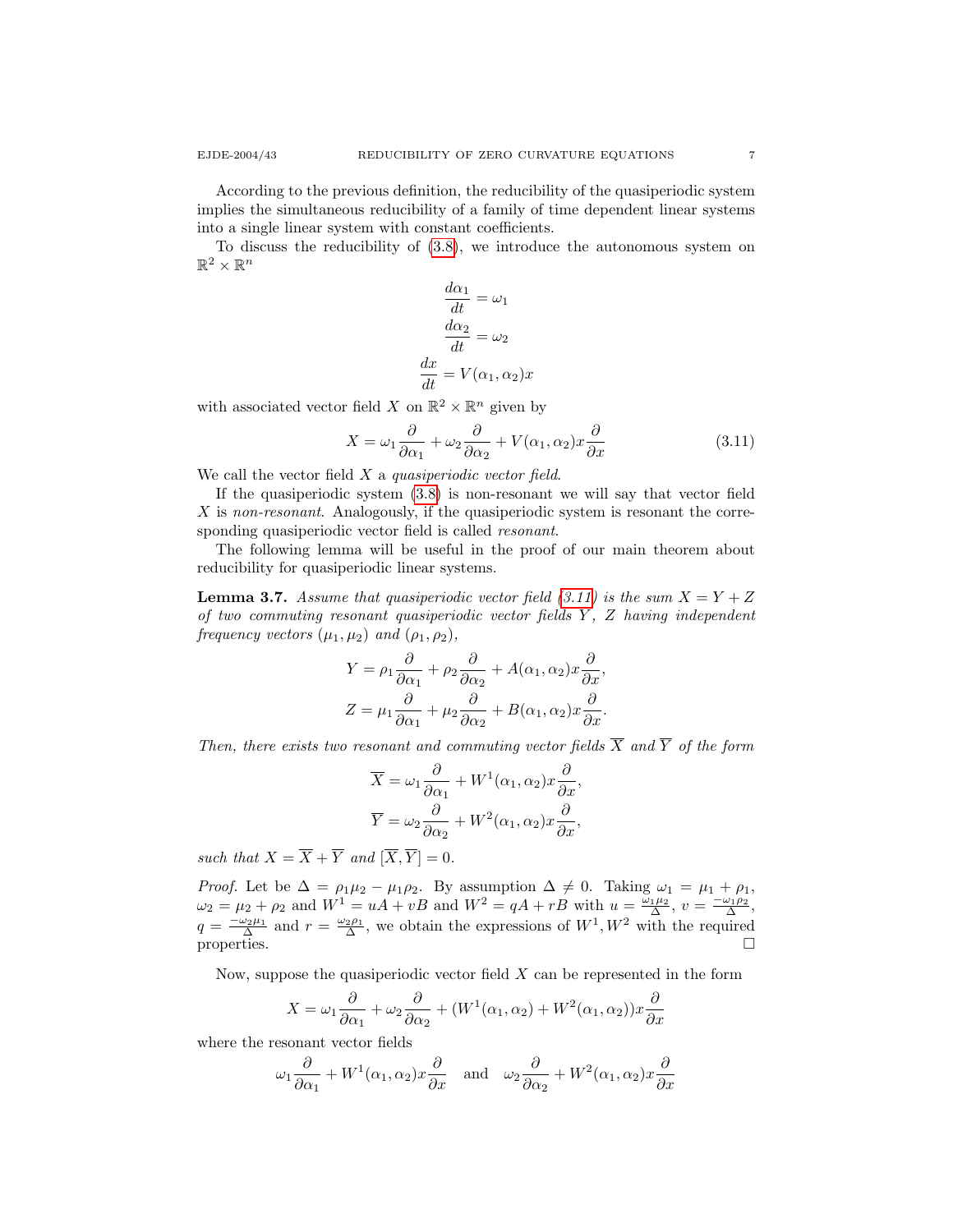commute. From remark [2.4,](#page-2-3) the pair  $(\frac{1}{\omega_1}W^1, \frac{1}{\omega_2}W^2)$  is compatible and there exists a smooth matrix function  $G(\alpha_1, \alpha_2)$  such that

$$
\frac{\partial G}{\partial \alpha_1}(\alpha_1, \alpha_2) = \frac{1}{\omega_1} W^1(\alpha_1, \alpha_2) G(\alpha_1, \alpha_2),
$$
  

$$
\frac{\partial G}{\partial \alpha_2}(\alpha_1, \alpha_2) = \frac{1}{\omega_2} W^2(\alpha_1, \alpha_2) G(\alpha_1, \alpha_2)
$$
  

$$
G(0, 0) = I.
$$

Taking  $\alpha(t) = (\alpha_1(t), \alpha_2(t))$  and  $\alpha_1(t) = \omega_1 t + \alpha_1^0$ ,  $\alpha_2(t) = \omega_2 t + \alpha_2^0$  for  $(\alpha_1^0, \alpha_2^0) \in$  $\mathbb{R}^2$ , we note that

$$
G(\alpha(t)) = G(\omega_1 t + \alpha_1^0, \omega_2 t + \alpha_2^0)
$$

satisfies

$$
\frac{d}{dt}(G(\alpha(t)) = V(\alpha(t))G(\alpha(t)).
$$

From proposition [3.4,](#page-5-1) we know that a necessary and sufficient condition for the real reducibility of the pair  $(\frac{1}{\omega_1}W^1, \frac{1}{\omega_2}W^2)$  is that matrices  $G(2\pi, 0)$  and  $G(0, 2\pi)$  have a real logarithm. Suppose this is the case and denote by

$$
K_1 = \frac{1}{2\pi} \ln G(2\pi, 0),
$$
  
\n
$$
K_2 = \frac{1}{2\pi} \ln G(0, 2\pi).
$$

Then, the non-singular matrix function

$$
R(\alpha_1, \alpha_2) = \exp(\alpha_1 K_1 + \alpha_2 K_2) G(\alpha_1, \alpha_2)^{-1}
$$

<span id="page-7-0"></span>defines for each choice of the initial condition  $(\alpha_1^0, \alpha_2^0)$ , the linear change of coordinates

$$
y = R((\alpha_1(t), \alpha_2(t))x,\tag{3.12}
$$

which transforms the quasiperiodic system [\(3.8\)](#page-5-0) into the system with constant coefficients

$$
\frac{dy}{dt} = (\omega_1 K_1 + \omega_2 K_2) y.
$$

Conversely, if the quasiperiodic system [\(3.8\)](#page-5-0) is reducible to the system  $\frac{dy}{dt} = By$ under the quasiperiodic linear transformation [\(3.12\)](#page-7-0), then

$$
V = R^{-1}(BR - \omega_1 \frac{\partial R}{\partial \alpha_1} - \omega_2 \frac{\partial R}{\partial \alpha_1})
$$

and the vector fields on  $\mathbb{T}^2 \times \mathbb{R}^n$  given by

$$
Q^{1} = \omega_{1} \frac{\partial}{\partial \alpha_{1}} + \frac{1}{2} R^{-1} (BR - 2\omega_{1} \frac{\partial R}{\partial \alpha_{1}}) x \frac{\partial}{\partial x},
$$
  

$$
Q^{2} = \omega_{2} \frac{\partial}{\partial \alpha_{2}} + \frac{1}{2} R^{-1} (BR - 2\omega_{2} \frac{\partial R}{\partial \alpha_{2}}) x \frac{\partial}{\partial x},
$$

satisfy  $X = Q^1 + Q^2$  with  $[Q^1, Q^2] = 0$ .

From the above considerations, we state the following result.

**Theorem 3.8.** The quasiperiodic system  $(3.8)$  is reducible if and only if the corresponding quasiperiodic vector field  $(3.11)$  is the sum of two commuting resonant quasiperiodic vector fields.

This theorem can be rewritten in terms of the zero curvature equation as follows.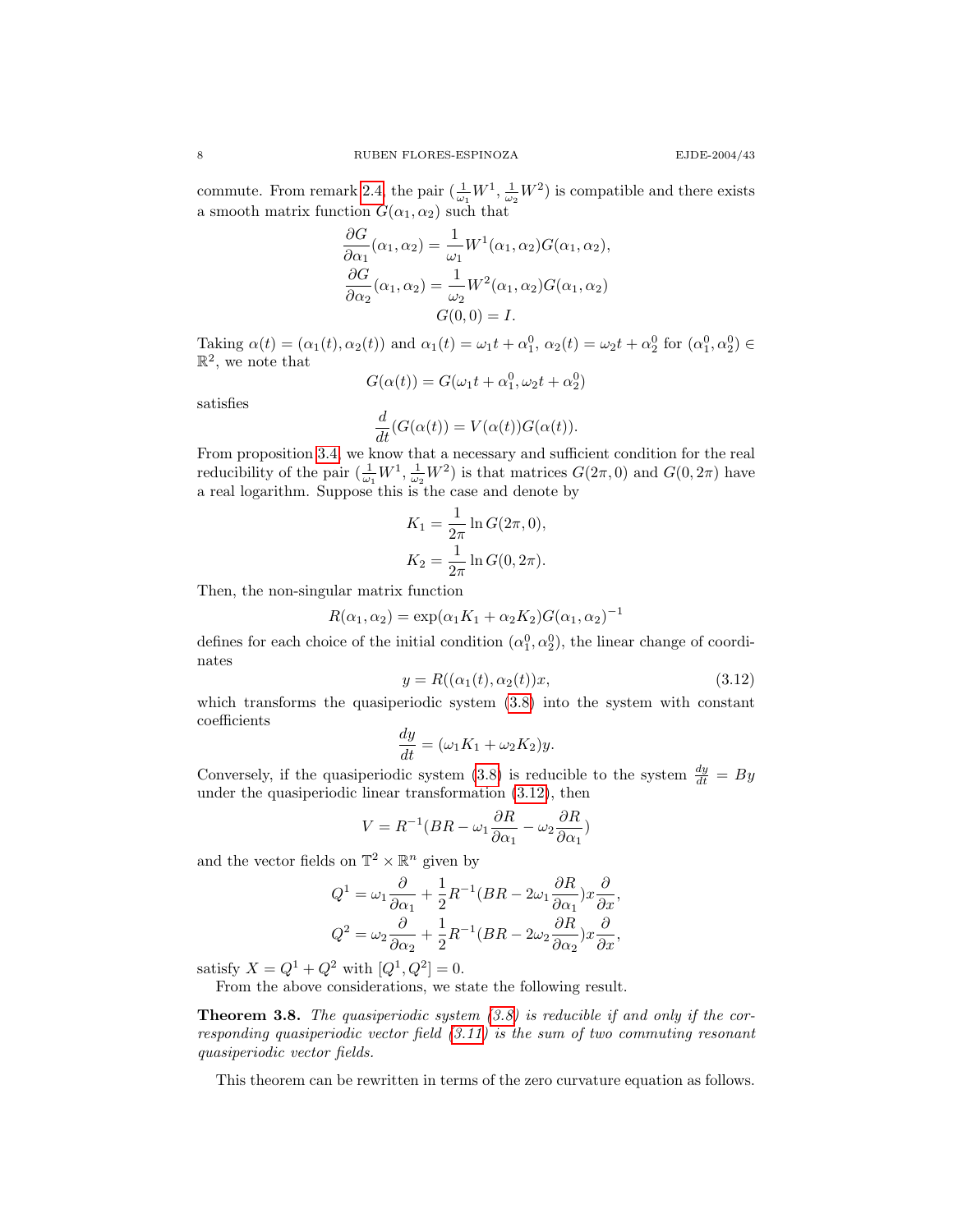$$
V(\alpha_1 + 2\pi, \alpha_2) = V(\alpha_1, \alpha_2 + 2\pi) = V(\alpha_1, \alpha_2),
$$

$$
\omega \cdot \frac{\partial \tilde{V}}{\partial \alpha} - \tilde{\omega} \cdot \frac{\partial V}{\partial \alpha} + [\tilde{V}, V] = 0,
$$

where  $\widetilde{\omega} = (\omega_1, -\omega_2)$ .

*Proof.* The necessity follows if we define  $\tilde{V} = \tilde{\omega} \cdot (\frac{\partial}{\partial \alpha} R^{-1})R$ . The sufficiency is proved expressing the quasiperiodic vector field  $X$  as the sum of the commuting resonant vector fields

$$
Q_1 = \omega_1 \frac{\partial}{\partial \alpha_1} + \frac{1}{2} (V - \widetilde{V}) x \frac{\partial}{\partial x},
$$
  

$$
Q_2 = \omega_2 \frac{\partial}{\partial \alpha_2} + \frac{1}{2} (V + \widetilde{V}) x \frac{\partial}{\partial x}.
$$

3.2. Reducibility of fiberwise linear systems. On the trivial vector bundle  $E = \mathbb{R}^2 \times \mathbb{R}^n$  with coordinates  $\xi = (s, t) \in \mathbb{R}^2$  and  $x = (x_1, \dots, x_n) \in \mathbb{R}^n$ , dynamical systems of the form

<span id="page-8-1"></span><span id="page-8-0"></span>
$$
\frac{d\xi}{d\tau} = v(\xi),\tag{3.13}
$$

$$
\frac{dx}{d\tau} = V(\xi)x,\tag{3.14}
$$

are called fiberwise linear dynamical systems.

We can associate to system  $(3.13)$ – $(3.14)$ , any pair  $(V, W)$  of matrix functions such that W has the form

$$
W = \left(\frac{\partial F}{\partial t} + FL(t)\right)F^{-1},\tag{3.15}
$$

where F is the fundamental matrix for  $\frac{\partial}{\partial s}F = V(s,t)F$ , and  $F(0,t) = I$  for all t. In such a situation,  $(V, W)$  satisfies the zero curvature equation and there exists a matrix function G such that

$$
dG = (Vds + Wdt)G,
$$
  

$$
G(0,0) = I.
$$

Under the gauge transformation

<span id="page-8-2"></span>
$$
(s, t, x) \to (s, t, G^{-1}(s, t)x)
$$
\n(3.16)

the system  $(3.13)-(3.14)$  $(3.13)-(3.14)$  is transformed into the system

$$
\frac{d\xi}{d\tau} = v(\xi),
$$

$$
\frac{dy}{d\tau} = G^{-1}(i_v \Omega + V)Gy
$$

where  $\Omega = -(V ds + W dt)$  and  $i_v \Omega$  denotes the interior product of the 1-form  $\Omega$ with the vector field  $v$ . Moreover, if

$$
d(G^{-1}(i_v\Omega + V)G) = 0,
$$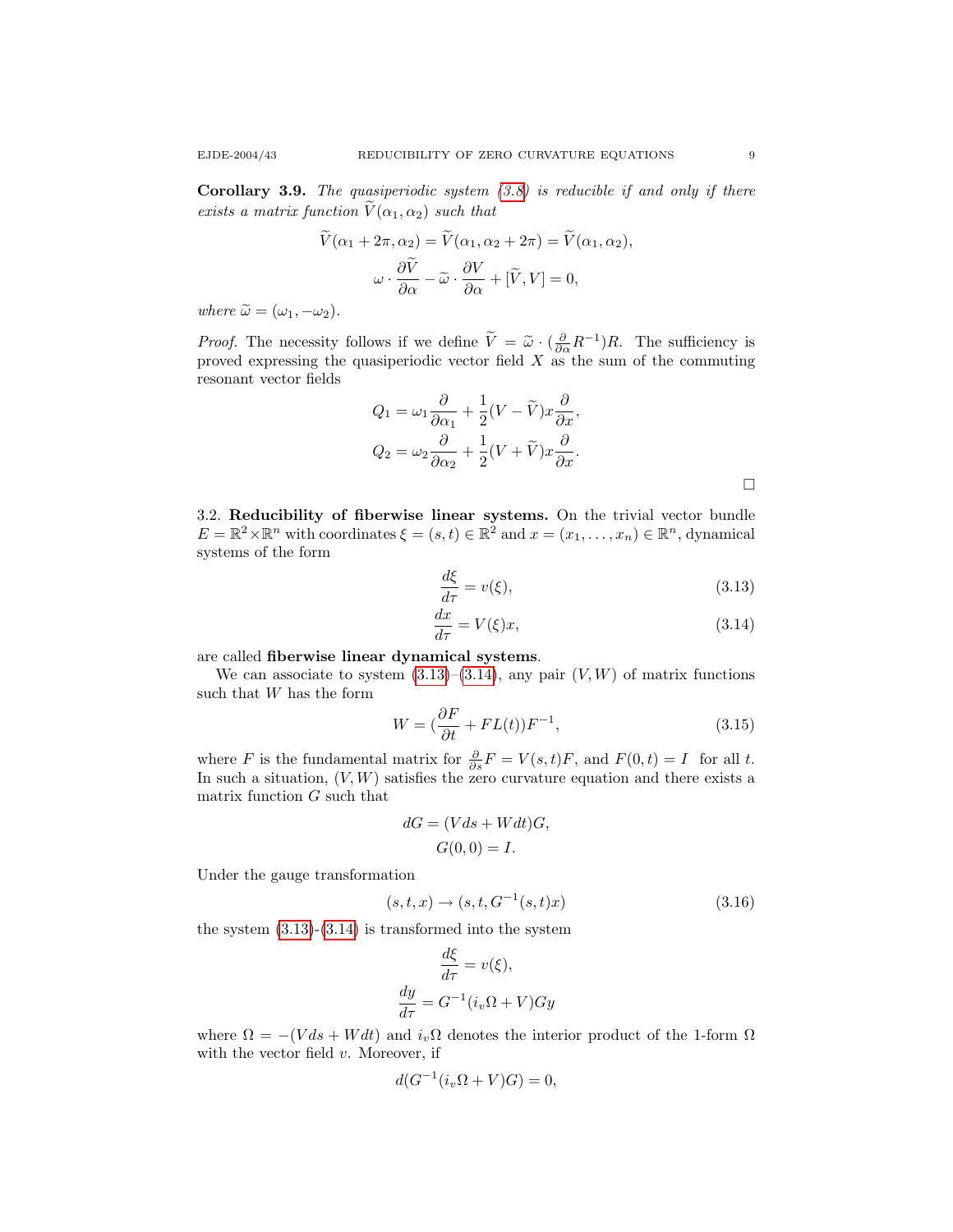or equivalently, if

$$
L_v\Omega + dV + [\Omega, V] = 0,
$$

where  $L_v$  denotes the ordinary Lie derivative operator on differential forms, applied to  $\Omega$  entry by entry, then the gauge transformation [\(3.16\)](#page-8-2) transforms the original system  $(3.13)$ – $(3.14)$  into a system of the form

<span id="page-9-0"></span>
$$
\frac{d\xi}{d\tau} = v(\xi),\tag{3.17}
$$

<span id="page-9-1"></span>
$$
\frac{dy}{d\tau} = Ky,\t\t(3.18)
$$

with  $K = (i_v \Omega + V)(0, 0)$ .

We summarize the above considerations in the following proposition.

**Proposition 3.10.** The fiberwise linear system  $(3.13)-(3.14)$  $(3.13)-(3.14)$  $(3.13)-(3.14)$  is reducible if there exists a matrix function  $L(t)$  such that the matrix 1-form

$$
\Omega = -(Vds + (\frac{\partial}{\partial t}F + FL(t))F^{-1}dt),
$$

where F is the fundamental matrix of  $\frac{\partial}{\partial s}F = VF$  and  $F(0,t) = I$ , satisfies the equation

$$
L_v\Omega + dV + [\Omega, V] = 0.
$$
\n(3.19)

In this case, the transformation  $(s,t,x) \rightarrow (s,t,G^{-1}(s,t)x)$ , where  $dG = \Omega G$  and  $G(0,0) = I$ , reduces the system  $(3.13-3.14)$  $(3.13-3.14)$  to  $(3.17-3.18)$  $(3.17-3.18)$ .

In the previous proposition, the choice of the matrix function  $L(t)$  allow us to look for gauge transformations satisfying the conditions imposed by the geometry of the base or by a given structure on the fibers. Sometimes, obstructions can appear and the existence of a globally defined reducibility matrix is not possible. To show such obstructions, we present the following example on a trivial vector bundle having the cylinder as base space.

On the trivial vector bundle  $E = (S \times \mathbb{R}) \times \mathbb{R}^2$  with base the cylinder  $S \times \mathbb{R}$ , take coordinates  $(\theta, s)$  for  $S \times \mathbb{R}$ , and  $x = (x_1, x_2)$  for  $\mathbb{R}^2$ . Consider the fiberwise linear system

<span id="page-9-2"></span>
$$
\frac{d\theta}{d\tau} = 1
$$
  
\n
$$
\frac{ds}{d\tau} = 0
$$
  
\n
$$
\frac{dx}{d\tau} = V(\theta, s)x,
$$
\n(3.20)

where  $V(\theta + 2\pi, s) = V(\theta, s)$ .

Suppose the existence of a reducibility matrix function  $R(\theta, s)$  satisfying

$$
R(\theta + 2\pi, s) = R(\theta, s)
$$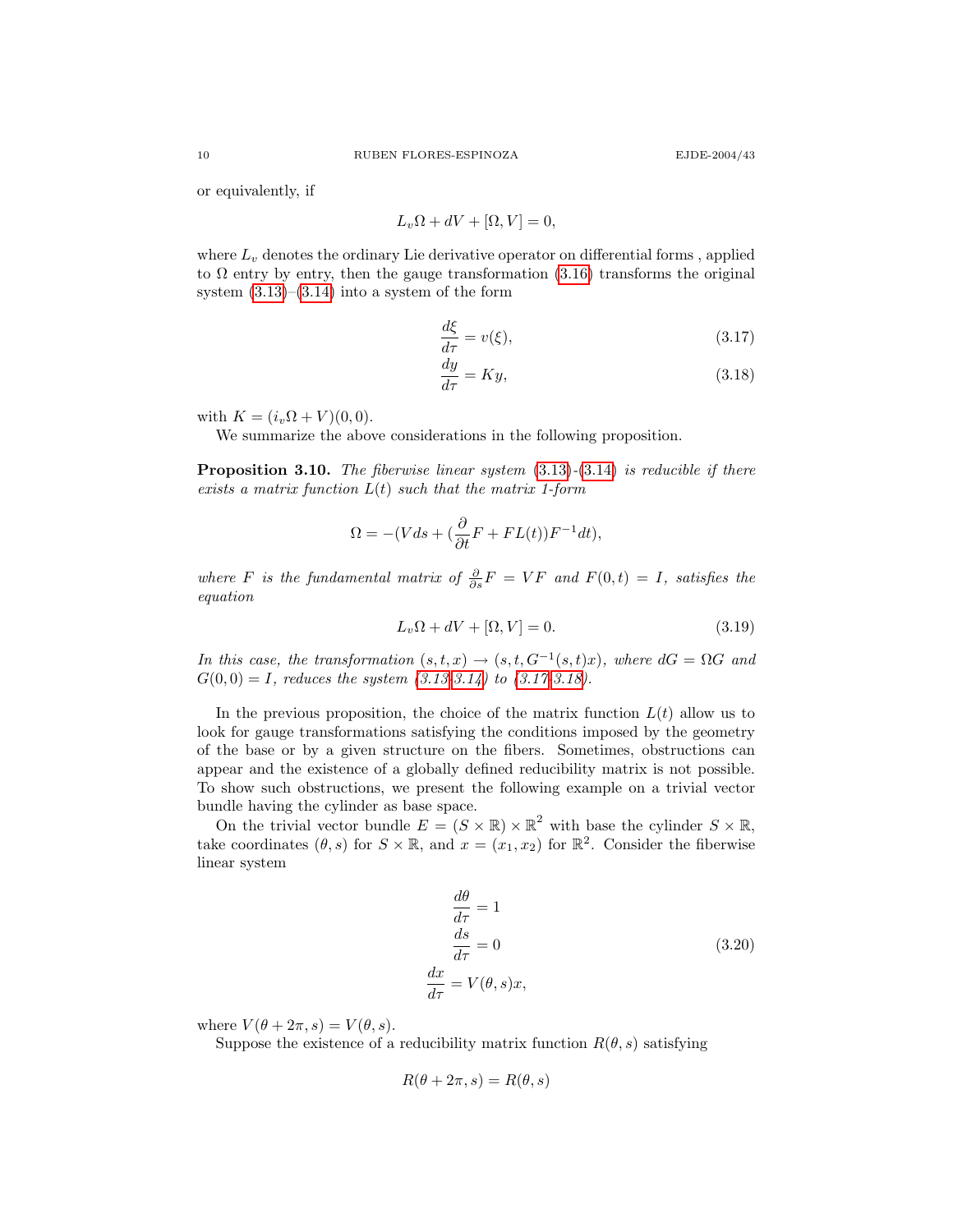and such that the change of coordinates  $y = R(\theta, s)x$  transforms the system [\(3.20\)](#page-9-2) into a system of the form

$$
\frac{d\theta}{d\tau} = 1
$$

$$
\frac{ds}{d\tau} = 0
$$

$$
\frac{dx}{d\tau} = K_1 x.
$$

In this case we have

$$
V = R^{-1}(K_1R - \frac{\partial}{\partial \theta}R).
$$

Now, take any constant matrix  $K_2$  commuting with  $K_1$ . Then, the matrix function

$$
W = R^{-1}(K_2R - \frac{\partial}{\partial \theta}R)
$$

should form with  $V$  a compatible pair  $(V, W)$  satisfying the condition

$$
W(\theta + 2\pi, s) = W(\theta, s).
$$

Moreover,  $W$  has the form

$$
W(\theta, s) = (\frac{\partial F}{\partial s}(\theta, s) + F(\theta, s)L(s))(F(\theta, s))^{-1},
$$

where  $F(\theta, s)$  is the fundamental matrix of the periodic linear system

<span id="page-10-1"></span><span id="page-10-0"></span>
$$
\frac{dx}{d\theta} = V(\theta, s)x\tag{3.21}
$$

and the matrix function  $L(s)$  satisfies the expression

$$
\frac{dm}{ds} = [L(s), m] \tag{3.22}
$$

for the monodromy matrix function

$$
m(s) = F(2\pi, s).
$$

Now, suppose that  $V$  is the matrix function

$$
V(\theta, s) = \begin{pmatrix} s & 0 \\ s \cos \theta & s \end{pmatrix}.
$$

For that choice of  $V$ , the fundamental solution of  $(3.21)$  is

$$
F = \exp(\theta s) \begin{pmatrix} 1 & 0 \\ s \sin \theta & 1 \end{pmatrix}
$$

and the monodromy matrix  $m = F(2\pi, s)$  takes the form

$$
m(s) = \exp(2\pi s) \begin{pmatrix} 1 & 0 \\ 0 & 1 \end{pmatrix}.
$$

The spectrum of  $m(s)$  is not constant and therefore it cannot be a solution of any equation of Lax type of the form [\(3.22\)](#page-10-1). Consequently, the system is not reducible.

Acknowledgement. The author express his gratitude to Dr. Yuri Vorobjev and to M. C. Guillermo Dávila for their interest, encouragement and fruitful discussions.